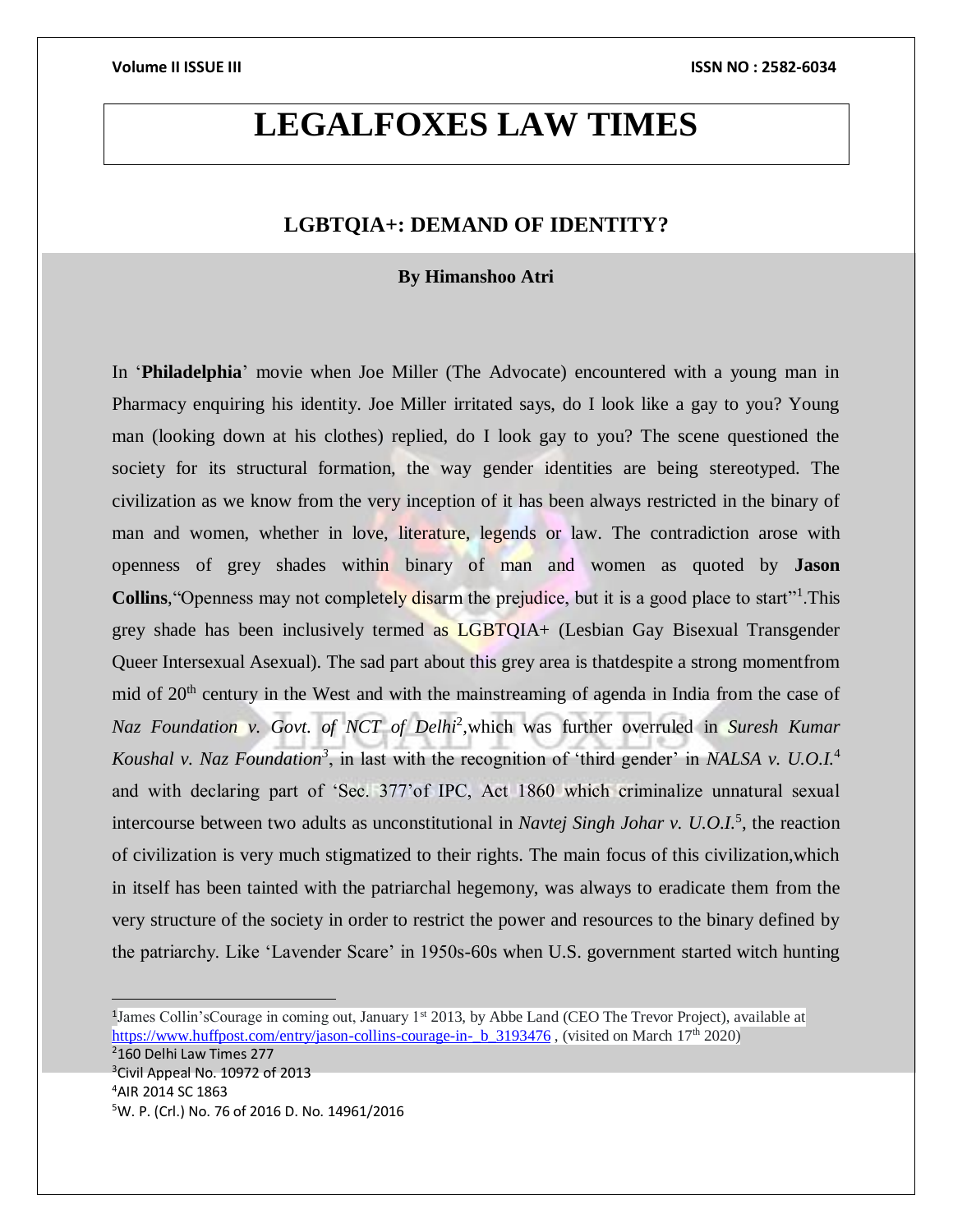of LGBTto eliminate them from State departments and terms like perverts and sexually deviant were often used for them, which led to the persecution of many LGBT persons. The reason backing this was that these people were morally deprived and can be easily influenced and control by communists<sup>6</sup>. This shows how self-acclaimed titled of 'straight humans' tries to stigmatize other genders of human race, maybe by symbolic or cultural stereotypes. The reason for why all this have been done is, simply to maintain their hegemony and authority over the control and distribution of the resources.

### **Research Question**

The present paper pre-acknowledges the existence and rights of LGBTQIA+ and hence, does not focus on their historical moment or defines the different categories included and reason for their inclusion with terminology, LGBTQIA+. The paper only focus on the ways to achieve their rights in the present structure of society.

In order to put forward any argument on the position of LGBTQIA+ and ways to achieve their rights. First, we have to understand that discrimination they face is cultural and symbolic but it is different from other minorities like women, caste and race. We can understand it by taking an analogical approach to the works of Oliver Cromwell Cox's contrast between '*Anti-Semitism and Racism*'. She stated that Anti-Semitism and Racism toward Colour people are different as one is a social intolerance while other is race prejudices respectively. Thus, with Jews the dominant group has feeling of their elimination as they are alien or their existence is an abomination. But with colour people there was a concept of superiority over them i.e. they exist but are inferior which justifies their exploitation by dominant group and here is no question of their elimination from the structure of civilization<sup>7</sup>. With the case of Jews there is sense of hatred or jealous about their position in the society, here the aggressor want to eliminate their space in the system. Their identity is not defined by the aggressor but questions the existence of their authority, where as in

 $6$  LGBT History: The Lavender Scare, October 3<sup>rd</sup> 2017, by James Gleason, available at [https://www.nglcc.org/blog/lgbt-history-lavender-scare,](https://www.nglcc.org/blog/lgbt-history-lavender-scare) (visited on March 17<sup>th</sup> 2020)

<sup>7</sup> Oliver Cromwell Cox; *Caste, Class and Race*393 (Monthly review Press, New York, 1959)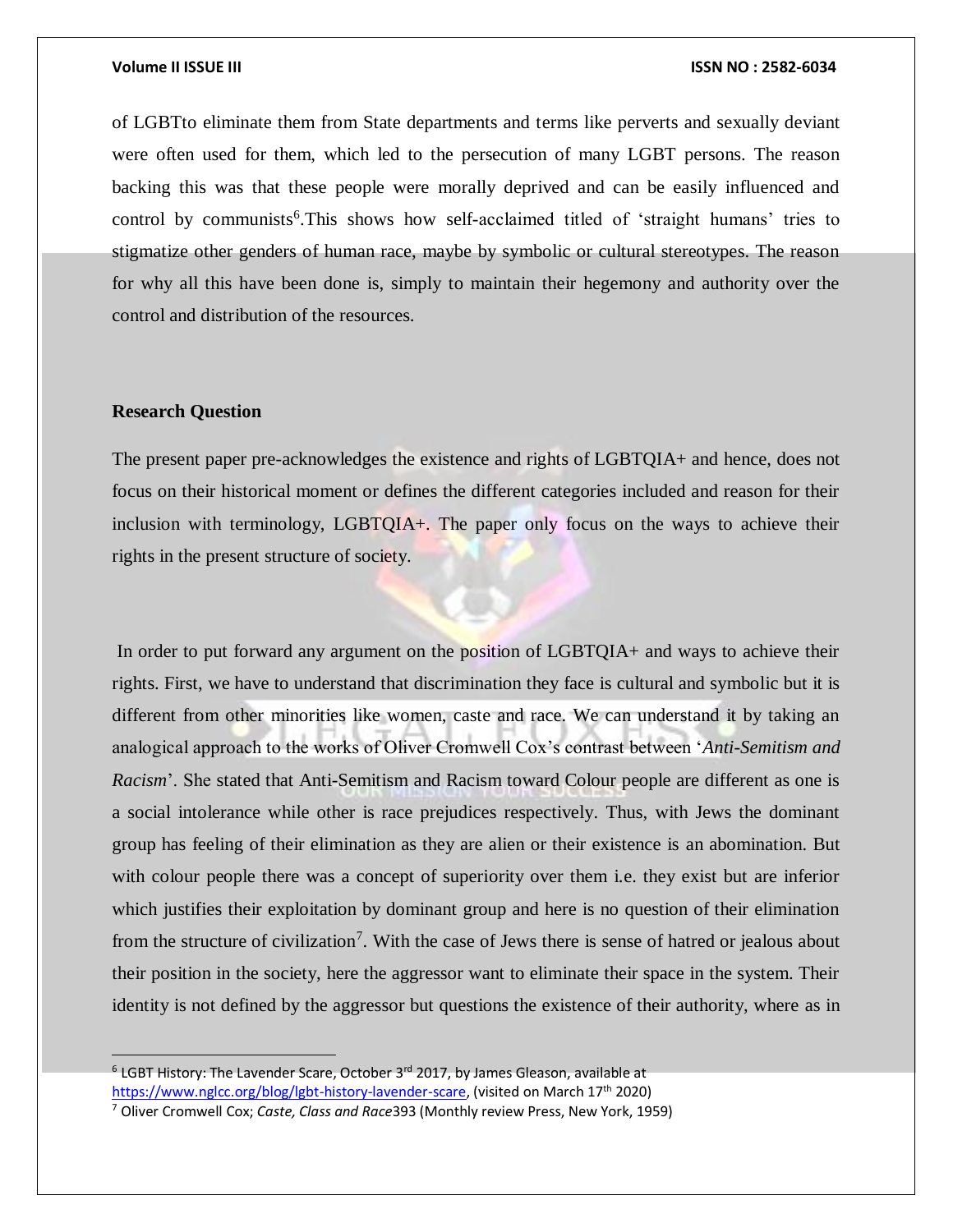$\overline{a}$ 

case of racism their identity, their position, their profession, everything is defined by the predominant self-acclaimed racially superior group and the so called group do not want them to exist outside their predefined structure. LGBTQIA+ can be a part of those hit by Anti-Semitism or Race prejudice or caste based minority. So, there demand of identity recognition is also different from other gender based minority such as women. The reason is same as was stated in social intolerance and race prejudice, i.e. women are considered part of the society structure as their existence is not questioned but are considered inferior to men in male dominant patriarchal society. Though there is honor killing and female feticide but they have acquired a particular space as a different identity within society. The problem with LGBTQIA+ is that their independent identity of being different gender and sex is the point of question. The dominant group within system do not considered as a different identity but just an unnatural phenomenon or deviance within the existing biological identities. The demand of biological identity is more than just a social identity.

Why demand of identity is necessary? Because the identity is not a singular direction mechanism. A person have many identities based on a particular identity, like 'women' it a gender identity upon which other identities like, practice a particular religion 'religious identity', belongs to particular region 'regional identity', supports particular political opinion 'political identity<sup>3</sup>, and many other which are dependent on the role played in the society. But all these will come in to play when basic identity of being human of equal status is there.All these identities also represents different rights attached to them and assertion of these rights depends upon the consideration of being part of particular identity group.

Next question, how to categorize their demand of rights. There is also a dichotomy here that do we consider their demands to be a demand ofhuman rights or basic human needs as differentiated by **Upendra Baxi**. The 'rights' in liberal sense means freedom, i.e. freedom of speech, association, assembly, of conscience and religion, of political participation. Whereas basic needs includes food, shelter, clothing, health, education. The problem is between 'bread' and'freedom'. It is not only fight between bread and freedom but rather who has how much of each, for how

<sup>8</sup>Amartya Sen, *Identity & Violence: The Illusion of Destiny* (Penguin Books, London, 2006)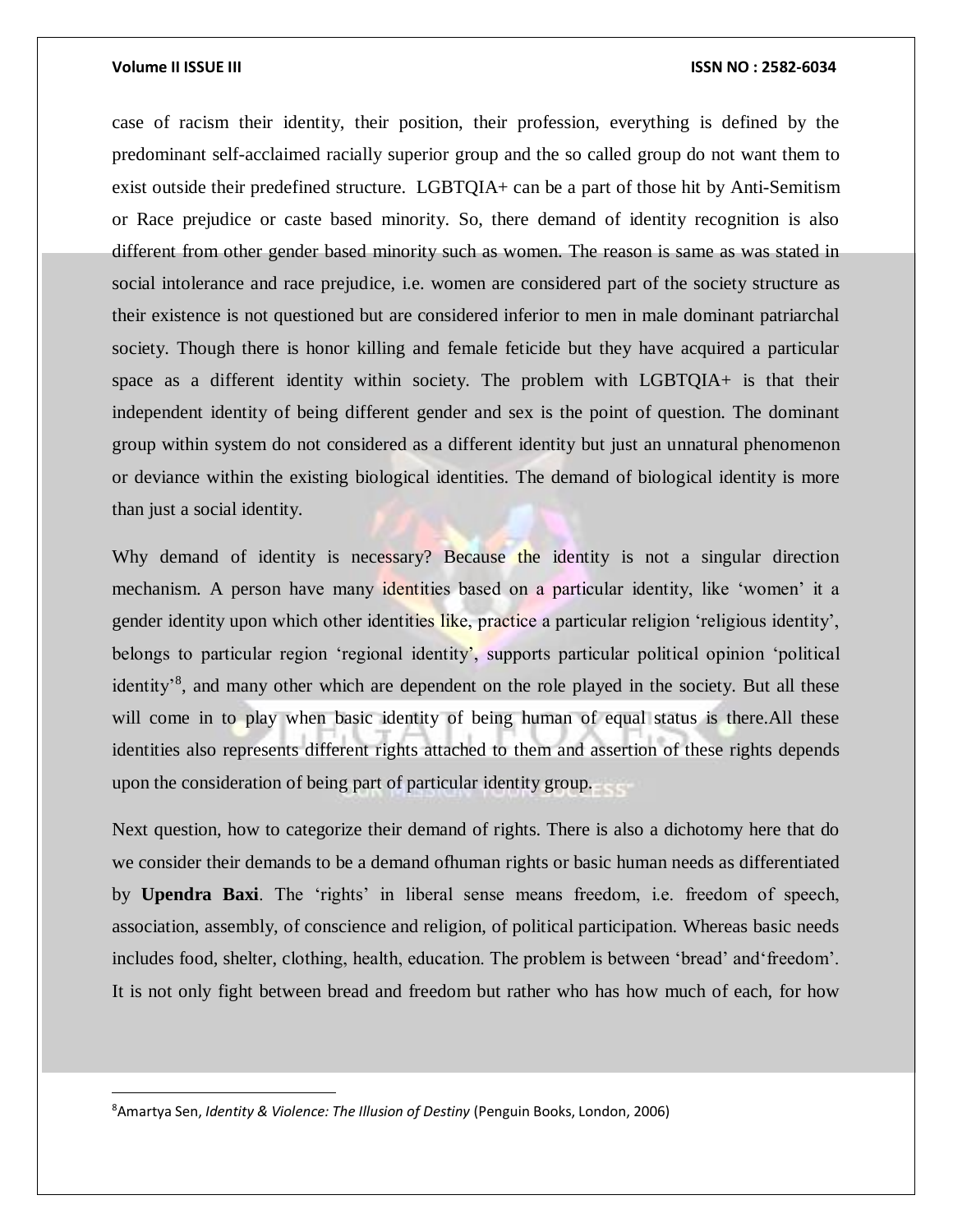long, at what cost to others, and why<sup>9</sup>. Though we can include both freedom and basic needs in broader concept of basic human rights but the present situation necessitatesprioritizingsatisfaction of basic needs because for a victim freedom is useless without them. This is also categorized by A.H. Maslow in his hierarchy of needs where he has considered the need of food, shelter, clothing, health, safety above personality and self-actualization<sup>10</sup>. LGBTQIA+ stands in very troublesome situation here since, they neither have freedom nor means to earn bread. One among these will only be realized when someone has his/her/their space in the structure of society, at least categorized as inferior human but they are not even considered that! As discussed above that their existence is an abomination. So, the demand is of both bread and freedom i.e. basic human rights firstly, later on it will be decided how much of each and for how long.

The thrust of discussion here lies in finding the waysto achieve these rights, what will be a way to do Justice with LGBTQIA+ persons. The concept of Justice has been evolved through stages. Can the rights be achieved by way of recognition of their identitybeyond the social symbolic and cultural discrimination or it has more to do with redistribution of resources?Recognition; **Article 6 of UDHR** states that everyone has right to recognition everywhere as a person before  $\text{law}^{11}$ . But what does recognition mean? It has evolved from Hegelian philosophy, phenomenology of consciousness. It can be understood in ideal reciprocal relation between subjects in which each sees the other as its equal and also separate from it. Recognition seems as ethical promoting selfrealization which plays a part in social interaction and interdependence<sup>12</sup>. The redistribution of resources referto the distribution of economicresources which may include wealth, productive forcesamong those who has been historically discriminated or isolated from the resources. Ronald Dworkin states that first the distribution of income and wealth is not fair when it reflects inequalities in the distribution of physical endowments and other features of brute luck. The second is that a fair distribution is dynamic in the sense that it allows the distribution at any given time to be sensitive to people's ambitions, that is, choices about occupation, investment

 $\overline{a}$ 

<sup>9</sup>UpendraBaxi, From Human Rights to Right to be Human: Some Heresies (1986), available at [http://upendrabaxi.in/,](http://upendrabaxi.in/) (visited at March 19<sup>th</sup> 2020)

 $10$  A.H. Maslow, "A theory of human motivation" 50 (4) Psychological Review 370 1943

<sup>&</sup>lt;sup>11</sup> The Universal Declaration of Human Rights, 1948

<sup>12</sup> Nancy Fraser and Axel Honneth, *Redistribution or Recognition? A Political-Philosophical Exchange* 10 (Verso, New York 2003)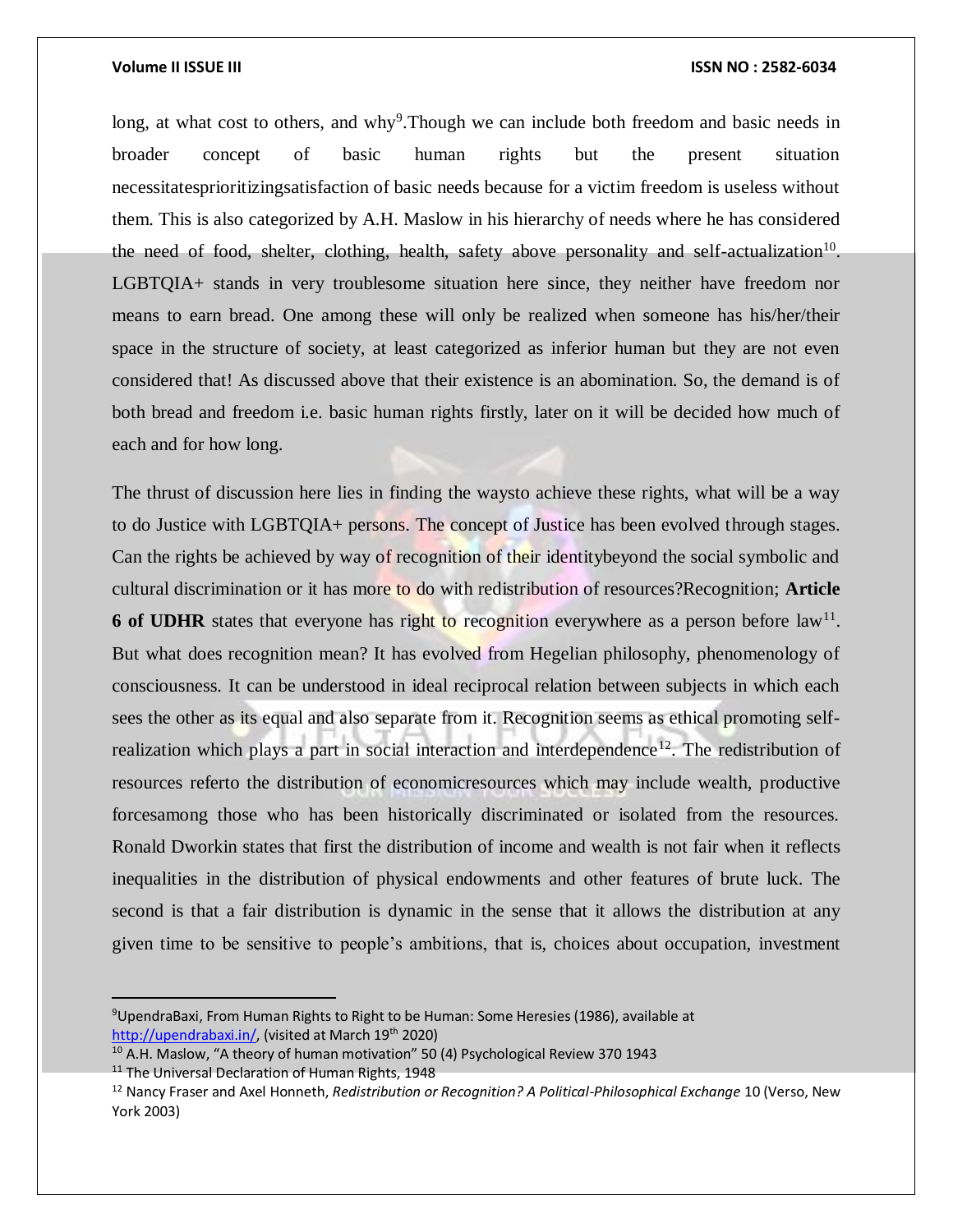and consumption. So to treat people as equals is to try to make sure that the distribution of income and wealth at any given moment is ambition-sensitive but not endowment-sensitive<sup>13</sup>. Then how come LGBTQIA+ persons need redistribution, since their main agenda is biological identity recognition, or atleast that is the presumption.To answer this we need to recall that how identities play a party in economic opportunities. Most of among LGBTQIA+,like I take example of Transgender in India are orphan or desertedby family.This gives them no option except being sex worker or beggar and may find difficult even to claim share of the property or inherit what would be lawfully theirs. Moreover, identity has both political-economic dimensions. These socially and culturally symbolic stigmas helps in creating the ideologies which justifies the economic exploitation and causes hindrance in opportunity to economic resources also. This economic hindrance further make them socially vulnerable. If a person is not satisfied of her hunger and sustainability then there is no chance that she will think of other things like personality development or enjoyment of other rights<sup>14</sup>. Take example of unequal pay for equal work among male and females, this phenomenon is an economic exploitation but is backed by predominant patriarchal social structure. From here it is very much clear that the rights of LGBTQIA+ will only be achieved when demands are for both right of recognition and redistribution are considered as supplementary to each other.

### **Justice Approach**

Plato has described, Justice is achieved when all different classes in the society are free to do their work at their best and in coordination with each other. The Plato has categorized the society into three different classes, i.e. The Philosopher King, Warriors, and Workers. He has taken an approach of describing things from micro to macro level. According to him, Justice is an idea which can be achieved when everyone is doing what is its own. He has described that every human is not capable of doing things, so their functions should be differentiated according to their capabilities and in Ideal State Justice can only be achieve if there is harmonious functioning

<sup>13</sup> Alexander Brown, *Ronald Dworkin's Theory of Equality: Domestic and Global Perspectives* 50 (Palgrave Macmillan, London, 2009)

<sup>14</sup> Supra7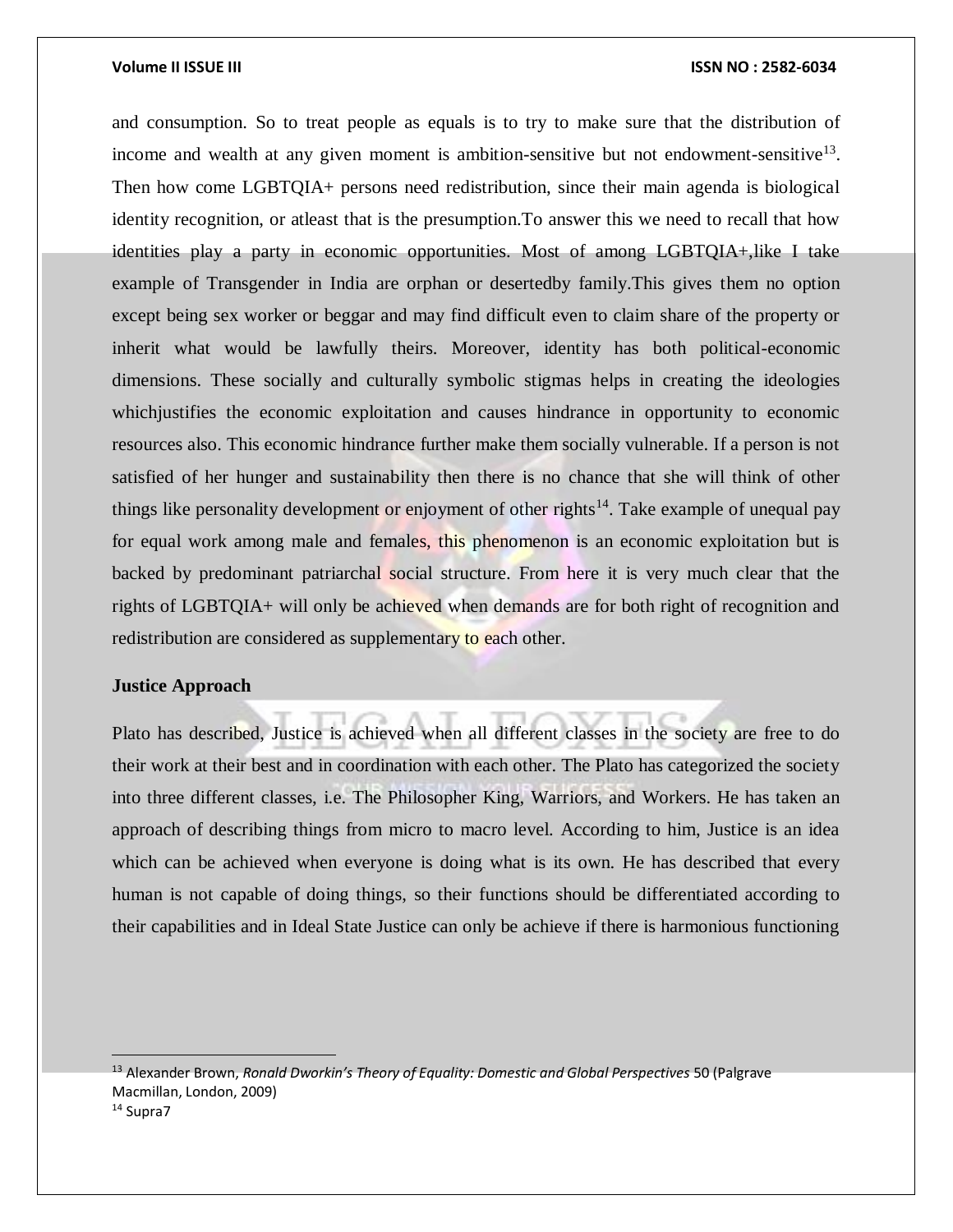of their work. Thus he has concluded the concept of Justice to the person's capability to achieve the best out of them to form Ideal Just State<sup>15</sup>.

But in medieval period the discourse was shifted toward the idea of 'General Will' of Rousseau which lead to formation of the State through a Social Contract between its subjects or Bentham's utilitarianism, the greatest happiness of greatest number . These approaches restrict the scope of Justice at micro level as they directly focused on the macro level Justice by ignoring and justifying means to achieve a common idealized end. These preaches the notions of common good and collective security rather than satisfying the individual needs. And no focus was given to individual personality development and capacity building to bring him at equal level in the society.

Since last century the discourse about Justice is again in limelight. And with Theory of Justice by John Rawls and further extension of it by Amartya Sen in his Idea of Justice, the concept of Justice is again shifted towards the individual's position in the Just society. The Rawls Theory of Justice talks about two basic Principles, i.e. to create Just institutions and second is to give advantages to the most disadvantages peoples in the process of Justice<sup>16</sup>. Whereas Amartya Sen has given but is full apt with work of Social Work in the society. The approach of Amartya Sen is more about individual's capacity building in the society rather than top dressing - Justice through Just institutions and about just means rather than achieving end through whatever means. The idea of capacity building by Amartya Sen is also reflection of what Ambedkar refers to, cultivating democracy at the root level, the top dressing of dressing of democracy is in itself undemocratic. Thus the discourse is about focusing on 'individual' but how much flexible or inclusive this approach is,this is the question to be asked. Does this 'individual' and our positive action in this approach includes all identities or it is also restrict only to 'Cis man' and 'Cis women'.

### **Affirmative Actions**

Can these rights be achieved through legislation by making new laws for the protection of these persons or by giving them reservations in opportunities? If the answer is yes,then I can say, we

<sup>15</sup> M. B. Foster, On Plato's Conception of Justice in the Republic, The Philosophical Quarterly (1950-) Vol. 1, No. 3 (Apr., 1951), Oxford University Press  $16$  Infra19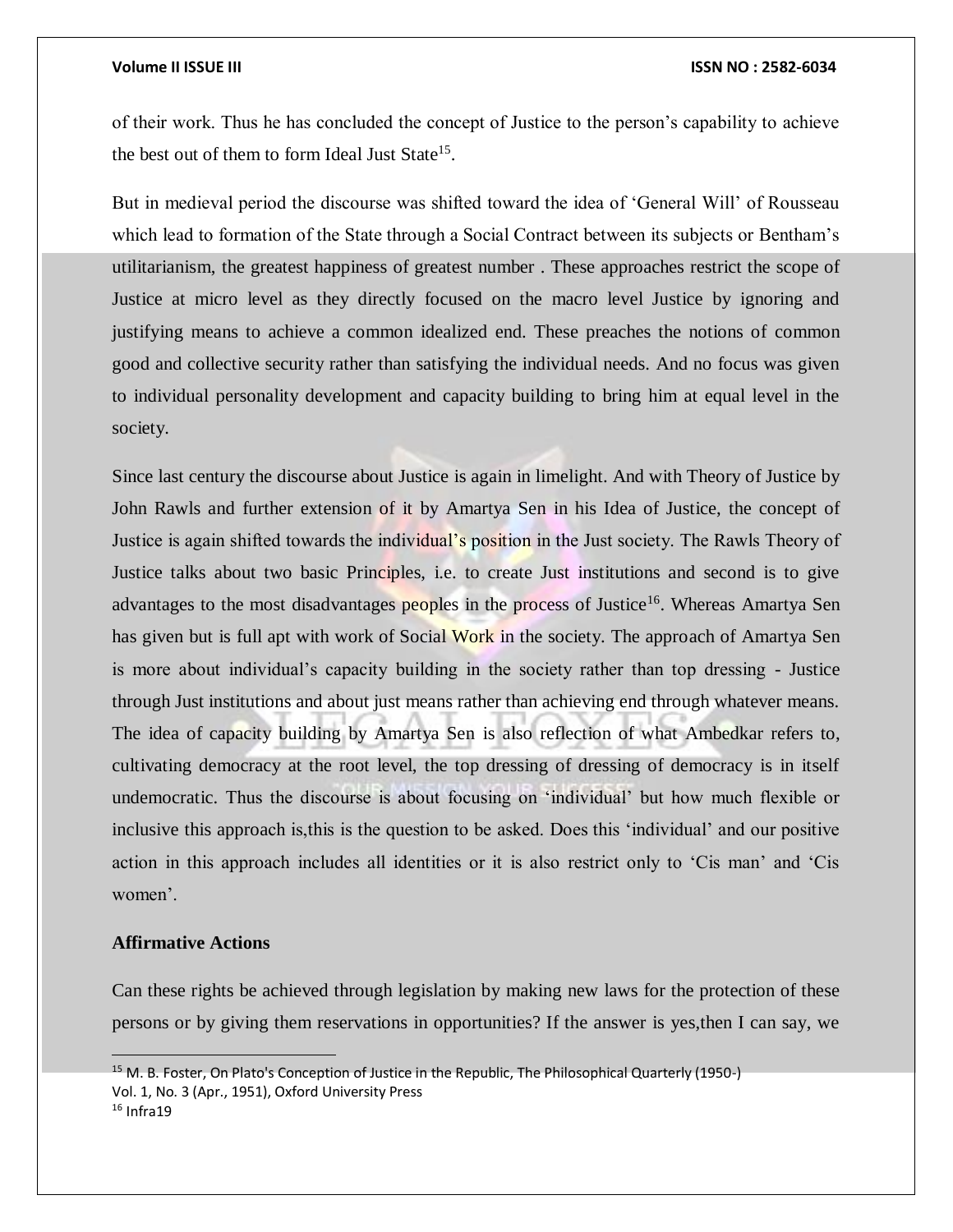$\overline{a}$ 

### **Volume II ISSUE III ISSN NO : 2582-6034**

support the affirmative action. 'Affirmative action' means to accept the already developed dimensions of identities and structure in which it works, thus we give protection and vest some preferred rights in favor of these socially stigmatized identities. Not like transformative action which means reconstructing the pre-existed structure of society which is the root cause of these problems. There is a problem with affirmative action because it is only institutional or it is topdressing from the legislature. But the problem is at social level and lies at the root.Also with passage of time these affirmative actions will create more stigma against them as the false narrative can be developed that these persons are taking extra privileges, just as in case of the position of other minority identity, SCs and STs in India at present. While B.R Ambedkar has also stated that the caste system can only be eradicated by the breakdown of the basic structure from where it is being derived<sup>17</sup>. These affirmative action can well function for short term but cannot be a longer term solutions. Measures through legislation is also what seems like Rawls point of creating 'Just institutions' and giving opportunities more to benefit of least advantages groups. But 'Just institution' cannot form 'Just societies', for the application of law also we have to create 'Just society'<sup>18</sup> which cannot be done by affirmative actions. The law should develop form the root level because creating more laws will make people depend on the institution rather than their own responsibility to better the system.

There is also a capability approachwhich postulates that Justice can be achieved by 'Equality of Capabilities', the whole focus of this approach is providing capabilities to everyone to best use the resources available to him. The main contention of this approach is that without capability to utilize the resources there is no meaning of redistribution of it, for example the distribution of resources like land, money to physically challenged or person who is illiterate are of no use until they are capable of using in a productive way<sup>19</sup>. So, main focus should be upon increasing capabilities of each individual but for this we have to understand that persons should be recognized as individuals on an equal scale then their question of capabilities will be considered, like a weak man, illiterate, physically challenged all these are at least considered human though

<sup>17</sup>B.R. Ambedkar, *Annihilation of Caste: An Undelivered Speech* (Arnold Publishers, New Delhi, 1990), In this book the Babashaeb has stated that caste will never go till the basic root 'Vedas' from which the caste has been derived in the Hindu religion (SanatanDharm) is being destructed.

<sup>18</sup>This has been discussed by Amartya Sen while critically examining the Rawls theory of Justice. Amartya Sen, *The Idea of Justice*, (Penguin books, London, 2010)  $19$ Ibid.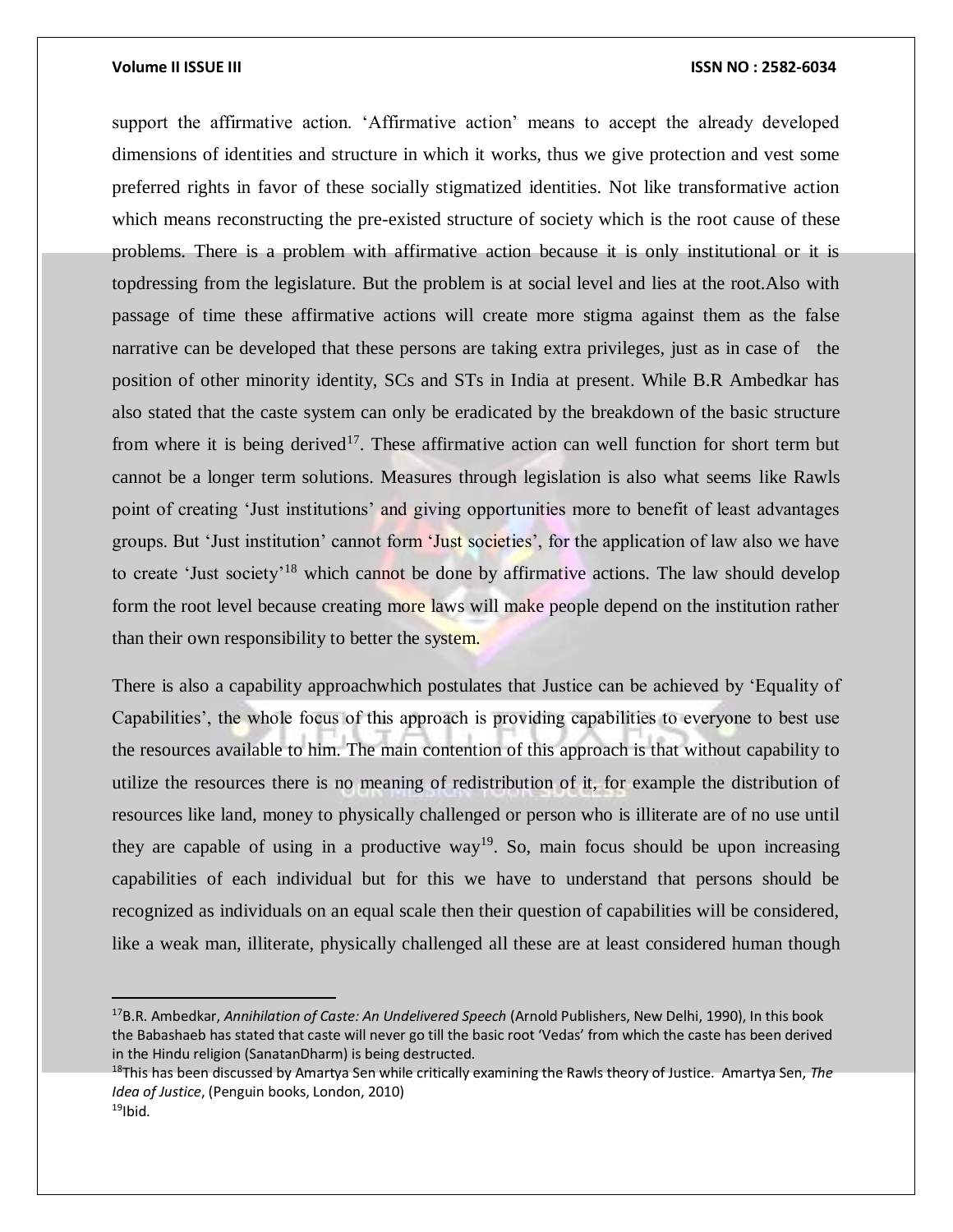less or more. Again the question of recognition is there which means the one right should be deal in parallel with other. Thus co-existence of these rights should be equally considered and dealt when dealing with LGBTQIA+ or any other oppressed minority. The reason for focusing on recognition as a basic demand around which other demands revolve is because of the question of dignity, right to have a dignified life. As it stated in Navtej Singh Johar case<sup>20</sup>. Recognition is consciousness of individuals identifying each other equal and opposite while being in relation of interdependency upon each other. What kind of consciousness allows one to be indifferent towards others? If relations are built in a way which are questioning or undermining the dignity of one community then how can we think of making a just society inclusive of every community?

Now, the question can be asked by all this discussion is important. To this it can be stated that it is very much important to provide a space to all identities and communities in every aspect of public sphere whether it is academic or professional sphere. Like we have Feminist Jurisprudence we also need to study the law, social science through LGBTQIA+ perspective. The reason for it that if we do not this then somewhere though the so called Stakeholders are those who are thinking that they are trying to upliftment the marginalized miss the minute things because of insensitivity to basis of these identities. Like some examples can be quoted from existing Indian Laws;

Take case of Agency Principle especially the 'Principle implied agency between Husband and Wife', the husband and wife are bound by marital obligations and in general sense none of them is an agent of other. But either through express contract or by holding out or by ratification therelationship of agency may be formed between husband and wife. Besides this, between husband and wife, a presumption of implied agency may exist in certain circumstances. Even the law in certain situations empowers the wife to bind her husband by her contract on the ground of necessity to pledge her husband's credits without husband's authority<sup>21</sup>. The agency can be inferred from sec.  $187<sup>22</sup>$  which defines 'Implied agency'. Basically this agency forms its basis from the concept of construction of our society,where wife lives in the dominion of the husband and is dependent on the husband for her necessities and in return she looks after the domestic

<sup>20</sup> Supra5

<sup>21</sup>Kanhayalal v. Indarchandji, A.I.R. (1974) Nag. 84

<sup>&</sup>lt;sup>22</sup> The Indian Contract Act, 1872